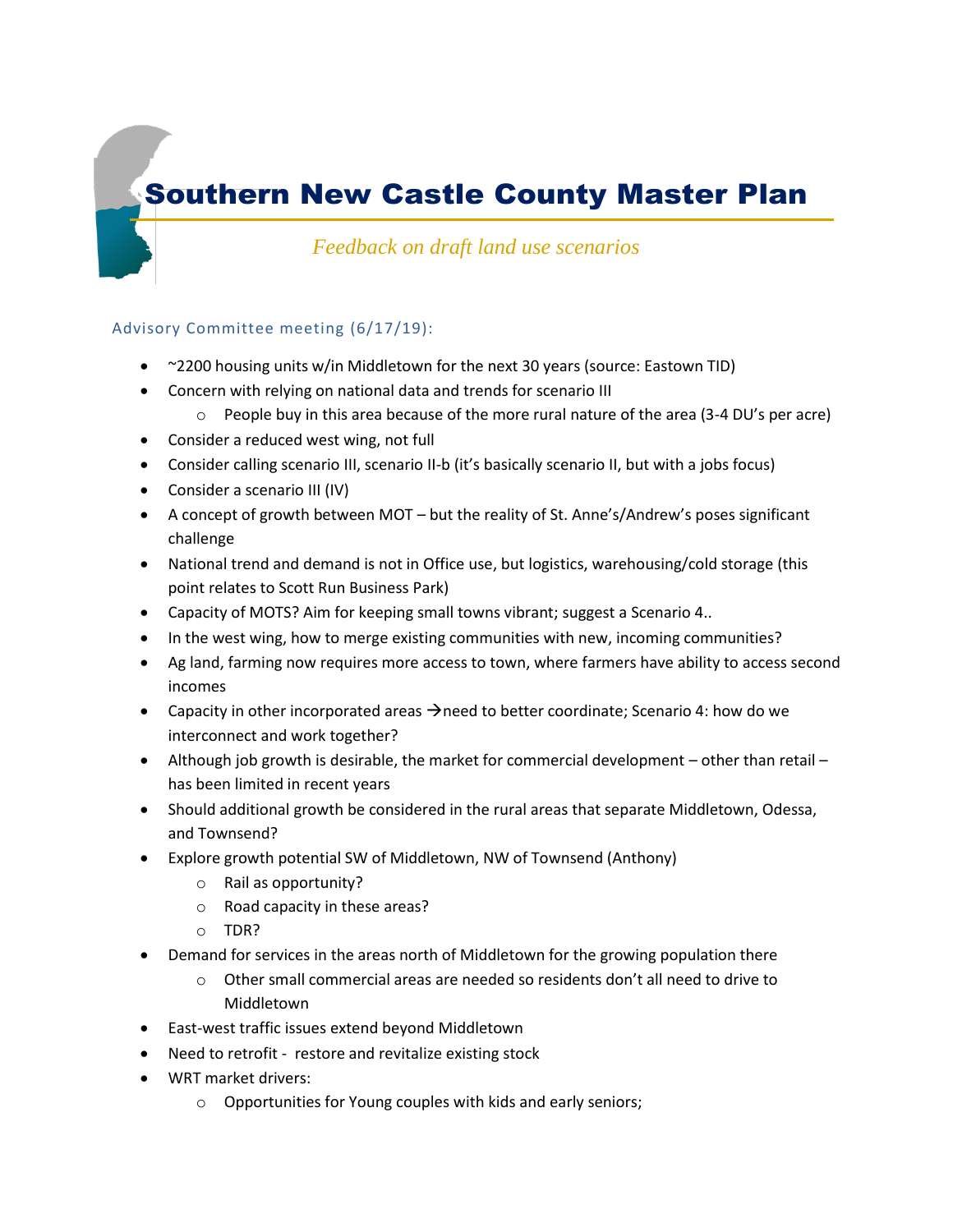- o demand from people who work in NY, NJ and commute;
- o remote work something to keep in mind
- Not seeing industry in this area, we need industry (decent jobs/wages) to support people who live here.
- KRM industrial Park (Duck Creek Area) expecting ~4,000 jobs
- What is the sewer / water capacity currently?
- St. Andrew's parcel to the Southeast of Middletown shown as developable, but maybe shouldn't be? (Kendall)

## Public workshop (6/24/19):

## Staff Notes:

- Is there growth in Smyrna and Clayton? Were they included in the model?
- Are there protections for prime soils?
- Map is a little hard to read. Does growth area mean all area within targeted for growth?
- Traffic congestion is a problem
- Need more retail options in the area e.g. shoe repair shop
- Aging communities are an issue in SNCC, increasing the need for public transit
- Lack of a cultural center in SNCC
- The region, specifically Middletown, could use more land available for industrial use, like manufacturing
- Strip of land to the East of Rt. 13 that is within the East Wing should be developed, near Lester's farm
- On the subject of creating an employment hub the population growth is already forecasted without more job growth, why do we need an employment center? Given that there are other places in the county and surrounding region that have Research and Development opportunities, why would be create a center for this in Middletown?
- Map Issues:
	- o Update bus stop layer. There is one near Amazon in Middletown that isn't on the map.
	- o Check assisted living facilities layer for accuracy
	- o Is the golf course at St. Anne's showing up on the map?
- Strip malls in Middletown are an issue
- Under Scenario 3, what about traffic in Middletown and the whole region?
- Concern with scenario 3 with regard to transportation and getting people around town
- Let developers build out their land instead of creating parks in development and paying the county to preserve land and maintain panel (Mrs. Carter)
- Scenario 2 and 3 are pretty much the same but people may prefer scenario 3 for economic
- Suggested edits to the Scenario 1 Preservation/Protected Map based on feedback:
	- o Note hunting areas/game lands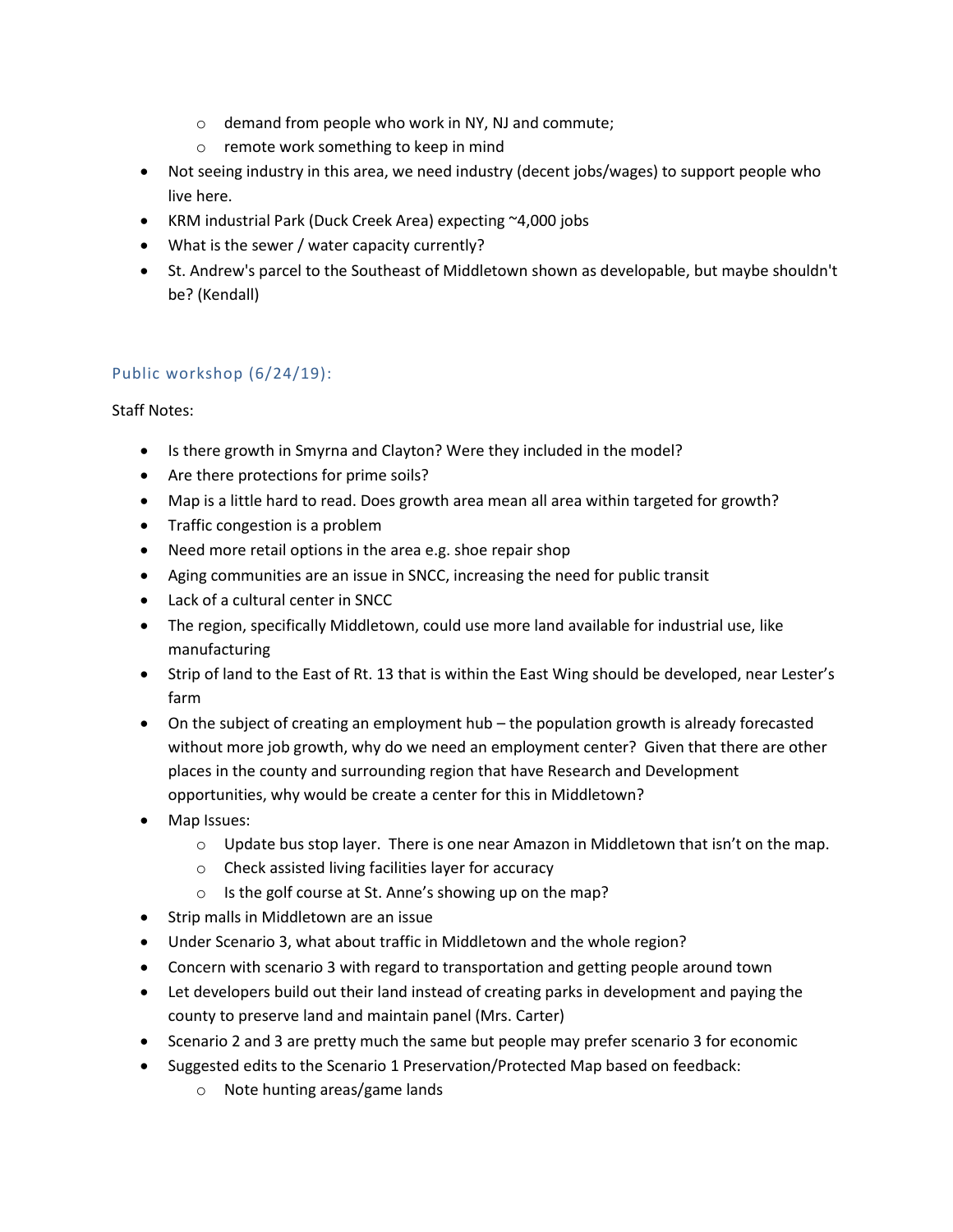- o Differentiate between State, County, and locally owned public lands
- $\circ$  Should concentrate more development around towns, expanding n existing infrastructure (Townsend, Smyrna, Odessa); Could there be a Scenario 4, Village Cluster
- $\circ$  Interest in expanding passenger rail service through SNCC to the beach communities
- o Is the county going to be purchasing more land for parks?
- $\circ$  Add more industrial/manufacturing zoned land opportunities in SNCC? (the feeling was that if the county provided more opportunities, businesses would come)
- $\circ$  Setback of some distance into east wing from Route 1 that could be sewered to provide opportunities for commercial growth along Route 1?
- $\circ$  Will the sewer service area restrict sewer? By identifying the west wing, are you encouraging growth in that area? Scenario 1 does not?
- $\circ$  Is there value in designating some area adjacent to Smyrna as growth area?
- $\circ$  If sewering the upper west wing to encourage development there, and also encouraging job growth in Middletown, how will people get from the upper west wing to jobs in Middletown without increasing congestion?
- $\circ$  Regarding the western portion of the east wing (along Rt 1):
	- Properties in the east wing cannot hook into sewer line why is there a hard "east wing" sewer line rather than allowing some properties to utilize sewer?
	- Can this portion of the east wing be included in the sewered area? There is access to two major roads, as well as other existing infrastructure. More existing infrastructure than in the west wing.
- o Why is the lower part of the central core sewered, when it's in a sensitive environmental area?
- o Smyrna Why are we not looking at economic development here?
- o Need to put more money toward ag preservation
- $\circ$  Growth trends play out differently here than in urban areas "walkable" here means something different than New Jersey (for example). Want more of a small-town center:
	- When asked about heights/densities, suggested maybe a max. of maybe 3 floors.
	- Density and transportation are the biggest issues
- o Scenario 3 will need to look at congestion/transportation fixes
- o Should encourage development of trails/paths within SNCC
- o Potential to look at southern part of SNCC for employment growth:
- o Railroad spur / multiple people bringing up rail
- o Potential overlay for commercial use
- $\circ$  Need more mass transport options (could be on-demand) more options for people to get around within SNCC, not just to Wilmington, etc. Right now, mostly in municipalities. NCC should fund more transit in unincorporated areas.
- $\circ$  Impacts of development Townsend, Odessa receive impacts of increased development in Middletown, but less benefit. Need to revisit MOT planning – allows for sharing of environmental impacts and benefits.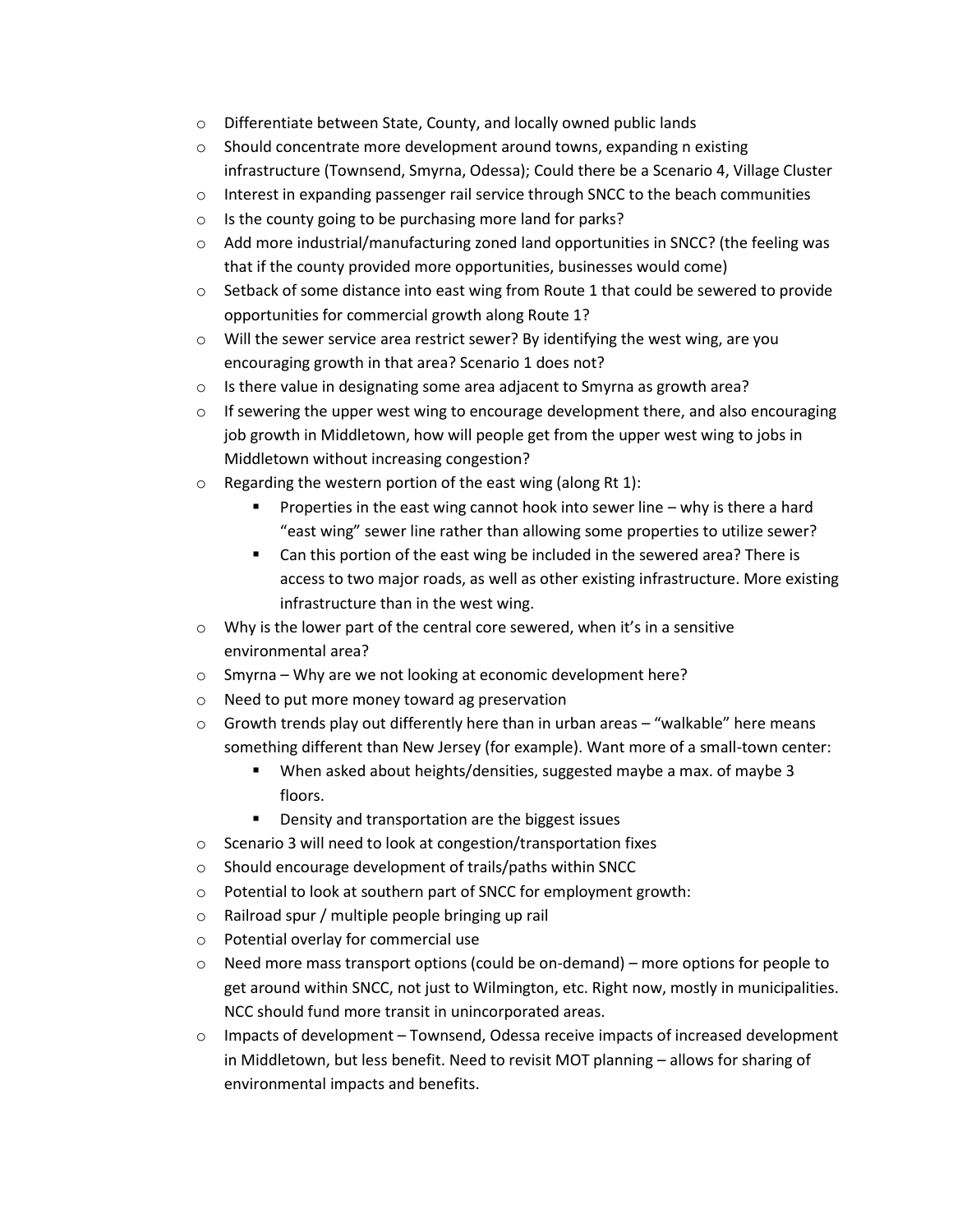- $\circ$  In general, people like the focus on job/economy, but want to see how traffic issues will be addressed.
- $\circ$  Some questions of "why don't I have sewer?" in the central core area (since the area is sewered)  $\rightarrow$  need to be clear that the map shows where sewer service is available, not what property has sewer.
- $\circ$  The most southern part of the county gets forgotten (just brushed over with the scenarios)
- o One person voiced support for mixed-use, but concerns with transportation
- o Suggested policy/strategy: fee in lieu of for developers to pay the county for maintenance of open space
- o Are municipalities included in the scenario numbers?
- o Why is everything shown in Middletown?
- $\circ$  Why do we need employment center in Middletown if people are already coming?
- o Suggestion for bus stop location next to Amazon, senior living areas, etc.
- o Seeking specialty retail
- $\circ$  Seeking more industrial manufacturing type uses, different from business park
- o What is the capacity/growth potential in the municipalities?
- o Participant likes the target growth area in center—should include Hollywood Farm (and should be included in area included for sewer)
- o Someone brought up Wiggins Mill improvements
- o Townsend folks–
	- felt projections were low
	- we (NCC LU) may not be aware of all the capacity/growth in and around Townsend
	- interested in the MOT "grow together" idea
	- currently working on Comp Plan (2020 due date)
- o Smyrna potential annexation (related to issue they went to PLUS about last year?); currently working on their Comp Plan
- o Comments from Townsend representatives:
	- Areas west, near Route 15 consider for growth, given the practicality that Route 15 functions as an access way / bypass to Route 301
	- Areas recently annexed are going to accommodate some 200-300 units
	- Consider growth in areas south of Middletown
	- Like ideas of targeting employment growth; suggested zoning overlay for targeting areas for growth in manufacturing/industrial—especially west of Townsend
	- Comp plan underway for 2020 update

Public Comment Forms (workshop and online): (see following pages)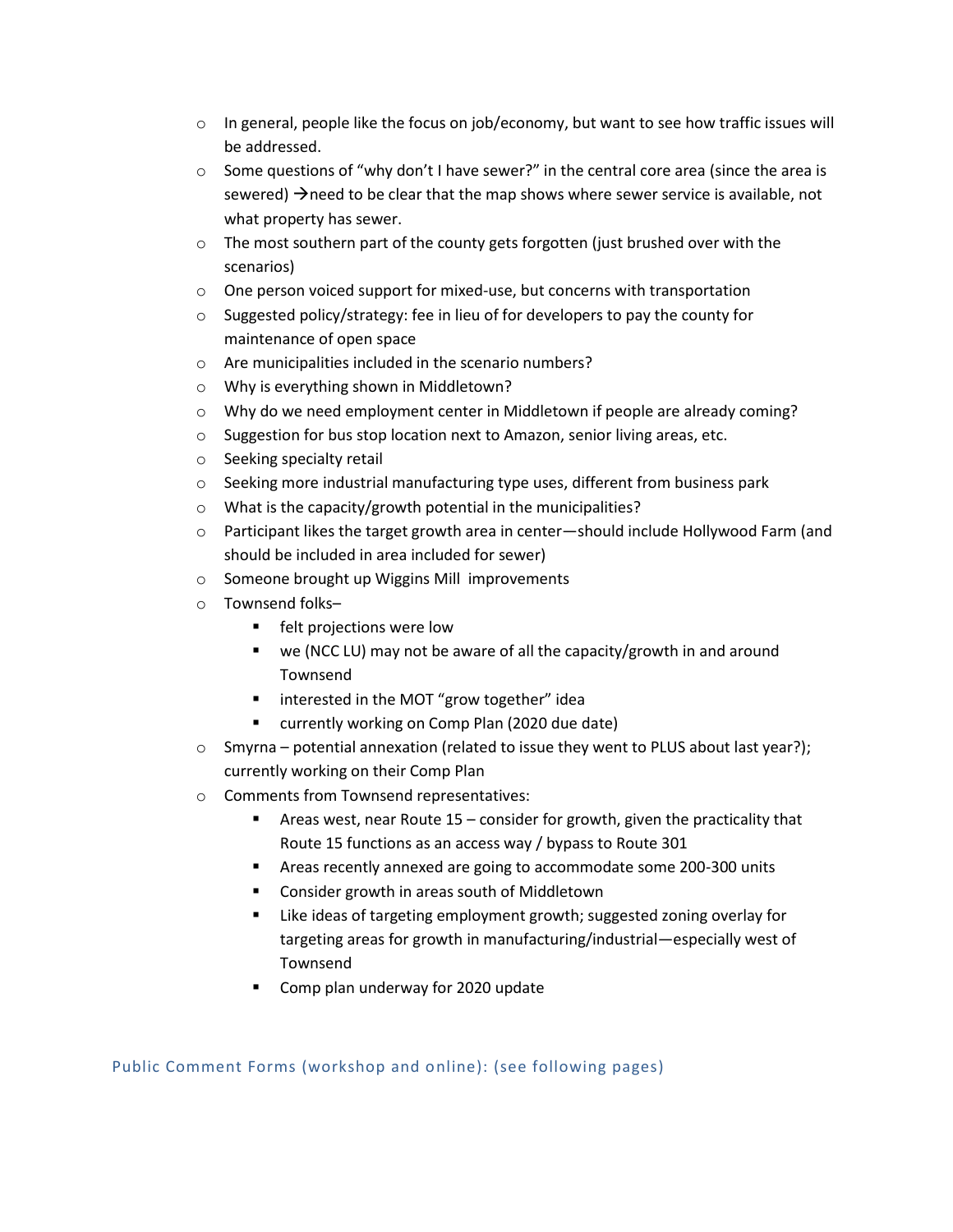|                                                                                 | <b>SCENARIO I</b>                                                                                                                                                                                                   |                                                                                                                                                                                                                            |                                                                                                                                                                                                                                                             |                                                                                                                                                                                                                      | <b>SCENARIO II</b>                                                                                                                                                                                                          |                                                                                                                                                                                                                                | <b>SCENARIO III</b>                                                                                                                                                                |                                                                                                                                                                                                                                                              |                                                                                                                                                                                                                                                                                                                                                                                                 | <b>GENERAL</b>                                                                                                                                                                                                                                                                                                                                                                                                                                                                                                                                                                                                                                                                                                                                                                                                                                                                                                                        |
|---------------------------------------------------------------------------------|---------------------------------------------------------------------------------------------------------------------------------------------------------------------------------------------------------------------|----------------------------------------------------------------------------------------------------------------------------------------------------------------------------------------------------------------------------|-------------------------------------------------------------------------------------------------------------------------------------------------------------------------------------------------------------------------------------------------------------|----------------------------------------------------------------------------------------------------------------------------------------------------------------------------------------------------------------------|-----------------------------------------------------------------------------------------------------------------------------------------------------------------------------------------------------------------------------|--------------------------------------------------------------------------------------------------------------------------------------------------------------------------------------------------------------------------------|------------------------------------------------------------------------------------------------------------------------------------------------------------------------------------|--------------------------------------------------------------------------------------------------------------------------------------------------------------------------------------------------------------------------------------------------------------|-------------------------------------------------------------------------------------------------------------------------------------------------------------------------------------------------------------------------------------------------------------------------------------------------------------------------------------------------------------------------------------------------|---------------------------------------------------------------------------------------------------------------------------------------------------------------------------------------------------------------------------------------------------------------------------------------------------------------------------------------------------------------------------------------------------------------------------------------------------------------------------------------------------------------------------------------------------------------------------------------------------------------------------------------------------------------------------------------------------------------------------------------------------------------------------------------------------------------------------------------------------------------------------------------------------------------------------------------|
| <b>Comment Form #</b>                                                           | Of the Master Plan objectives<br>that are most important to you,<br>which do you think Scenario I<br>addresses best and why?<br>Please use numbers from the<br>list of objectives (included<br>below in rows 11-19) | Of the Master Plan objectives<br>that are most important to you,<br>which do you think Scenario I<br>does not address well and<br>why? Please use numbers<br>from the list of objectives<br>(included below in rows 11-19) | How do you think Scenario I<br>can be improved?                                                                                                                                                                                                             | Of the Master Plan objectives<br>that are most important to you,<br>which do you think Scenario I.<br>addresses best and why?<br>Please use numbers from the<br>list of objectives (included<br>below in rows 11-19) | Of the Master Plan objectives<br>that are most important to you,<br>which do you think Scenario II<br>does not address well and<br>why? Please use numbers<br>from the list of objectives<br>(included below in rows 11-19) | How do you think Scenario II<br>can be improved?                                                                                                                                                                               | Of the Master Plan objectives<br>that are most important to you,<br>addresses best and why?<br>Please use numbers from the<br>list of objectives (included<br>below in rows 11-19) | Of the Master Plan objectives<br>that are most important to you,<br>which do you think Scenario III which do you think Scenario III<br>does not address well and<br>why? Please use numbers<br>from the list of objectives<br>(included below in rows 11-19) | can be improved?                                                                                                                                                                                                                                                                                                                                                                                | How do you think Scenario III Please share any additional thoughts you may have<br>regarding the Master Plan.                                                                                                                                                                                                                                                                                                                                                                                                                                                                                                                                                                                                                                                                                                                                                                                                                         |
| Attendee 1                                                                      | - I don't see any of the objectives<br>being addressed. These are only<br>goals to be achieved.                                                                                                                     | don't see any of the objectives<br>eing addressed                                                                                                                                                                          | To take seriously the<br>recommendations that were made<br>for change. I don't see any of the 22<br>Master plan objectives in any of the<br>maps. They are lovely maps, but<br>some of the information is<br>incomplete or inaccurate.                      | utting sewers in to the West<br>uarter is a good idea, but does it<br>ddress any Master Plan objectives?<br>Maybe #6?                                                                                                | Changes need to be made in other<br>areas to make any of these possible:<br>11, 9, 13, 4. These changes are not<br>addressed, but should be.                                                                                |                                                                                                                                                                                                                                | Job growth is necessary but the<br>changes are best addressed by the<br>jagged purple circles                                                                                      | 2.3                                                                                                                                                                                                                                                          | With the aging population projected<br>to increase, there needs to be more<br>master plan objectives addressed - #<br>2, 3, 4, 6, 11, 12, 13, 14, 15, 16, 17,<br>18, 19, 20, 21, 22. You need to figure<br>out how to do it!                                                                                                                                                                    | he Master Plan is exceptional, you need to make it happen                                                                                                                                                                                                                                                                                                                                                                                                                                                                                                                                                                                                                                                                                                                                                                                                                                                                             |
| <b>Attendee 2</b>                                                               |                                                                                                                                                                                                                     | 1, 6, 8, 16                                                                                                                                                                                                                | The County needs to acquire more<br>land for "parkland" not to be<br>developed. Look to Nassau County<br>Long Island to see parks. Air quality<br>continues to be a problem - although<br>not generated totally locally.                                    |                                                                                                                                                                                                                      | 1, 7, 8                                                                                                                                                                                                                     | County needs to acquire more land<br>for future open area & parks. County<br>needs to ramp up acquisition of<br>farmland to prevent loss of farms to<br>development. Provide more open<br>space for betterment of air quality  |                                                                                                                                                                                    | 19, 13                                                                                                                                                                                                                                                       | Population continues to grow in area<br>although no increase in jobs. New<br>residents seem to be commuters to<br>Philadelphia/Baltimore, we are a<br>bedroom community. Ability of<br>schools to interact with universities<br>(Newark, Philadelphia, Baltimore) to<br>develop local R+D centers to aid<br>education & development of new<br>industries, e.g.; Penn State Incubator<br>Program | The Master Plan has to be developed with Maryland and<br>ennsylvania and their development - particularly is the "New<br>Bridge" over the Chesapeake. Impact will be to Delaware road<br>ystem. Bring higher education facilities to area. Partner with<br>Jniversities and Colleges (Philadelphia, Baltimore, Newark and<br>Washington, D.C.)                                                                                                                                                                                                                                                                                                                                                                                                                                                                                                                                                                                        |
| <b>Attendee 3</b>                                                               |                                                                                                                                                                                                                     |                                                                                                                                                                                                                            |                                                                                                                                                                                                                                                             |                                                                                                                                                                                                                      |                                                                                                                                                                                                                             |                                                                                                                                                                                                                                |                                                                                                                                                                                    |                                                                                                                                                                                                                                                              |                                                                                                                                                                                                                                                                                                                                                                                                 | Heated path / sidewalks. Safer / Quality of life. New library /<br>ew park                                                                                                                                                                                                                                                                                                                                                                                                                                                                                                                                                                                                                                                                                                                                                                                                                                                            |
| <b>Attendee 4</b>                                                               | don't feel that business as usual will<br>to serve the area.                                                                                                                                                        | It does not address sprawl. Density is<br>eeded in areas already, or easily<br>served by existing infrastructure.                                                                                                          | wonder why the northeast section<br>east of Route 1, New Route 301 &<br>Rotue 13 is not projected for any use<br>or expansion; sewer is located to the<br>west and south of the NE quadrant,<br>so it would not take much to expand<br>into the NE quadrant | his plan serves the area well as long<br>s projected growth is not larger<br>han expected                                                                                                                            | The NE quadrant is not used even<br>hough it is surrounded by current<br>nfrustructure, sewer to the west and<br>south and is currently served by<br>Route 1 and Route 13 and the new                                       |                                                                                                                                                                                                                                | I think it is best to prepare for the<br>largest scenario. This addresses mos<br>Master Plan objectives.                                                                           | Again, the NE quadrant with access<br>b both new Route 301, Route 1, and<br>oute 13, and is close to sewer to the<br>west and south, it underutilized, it<br>could be industrial, business, or<br>esidential uses                                            |                                                                                                                                                                                                                                                                                                                                                                                                 | would like to see more detail on serving East and West<br>connections (15)                                                                                                                                                                                                                                                                                                                                                                                                                                                                                                                                                                                                                                                                                                                                                                                                                                                            |
| <b>Attendee 5</b>                                                               |                                                                                                                                                                                                                     |                                                                                                                                                                                                                            | Not Preferable                                                                                                                                                                                                                                              |                                                                                                                                                                                                                      |                                                                                                                                                                                                                             | <b>Not Preferable</b>                                                                                                                                                                                                          | 1, 2, 3, 4, 6, 7, 8, 10, 13, 15                                                                                                                                                    | 13, we would like a bus loop from<br>Giant to Odessa to Legacy via Route<br>299, Route 9, Fieldsboro, Route 13 to<br>Route 299                                                                                                                               |                                                                                                                                                                                                                                                                                                                                                                                                 |                                                                                                                                                                                                                                                                                                                                                                                                                                                                                                                                                                                                                                                                                                                                                                                                                                                                                                                                       |
| Attendee 6                                                                      | Scenario 1 - Not Feasible                                                                                                                                                                                           |                                                                                                                                                                                                                            | Not                                                                                                                                                                                                                                                         | Best for conservative growth                                                                                                                                                                                         | Does not recognize Route 15 as<br>actual route for industry and growt                                                                                                                                                       | oute 15 needs to be examined                                                                                                                                                                                                   |                                                                                                                                                                                    | Addresses industrial growth but is<br>not realistic                                                                                                                                                                                                          | Use the railroad to address possible<br>growth for high industry                                                                                                                                                                                                                                                                                                                                | hese scenarios do not recognize areas below Middletown                                                                                                                                                                                                                                                                                                                                                                                                                                                                                                                                                                                                                                                                                                                                                                                                                                                                                |
| <b>Attendee 7</b>                                                               |                                                                                                                                                                                                                     |                                                                                                                                                                                                                            |                                                                                                                                                                                                                                                             |                                                                                                                                                                                                                      |                                                                                                                                                                                                                             |                                                                                                                                                                                                                                |                                                                                                                                                                                    |                                                                                                                                                                                                                                                              |                                                                                                                                                                                                                                                                                                                                                                                                 | It seems that the sewer line that extends up Route 13 to the<br>St. Georges Bridge should not only provide sewer to the West<br>of that road, but very easily could provide sewer from the<br>same main pipe to the properties to the East of Route 13.<br>Three major roads (Route 13, Route 1 and Route 301)<br>converge in that area and it seems logical that the properties<br>along that corridor are logically suited for development. There<br>are few services provided to the populace in those areas<br>already developed - no gas, no groceries, etc. It would seem<br>logical that some development would be appropriate along<br>that corridor. Also: if the county has any expectation of land<br>owners participating in a conservation plan, the county should<br>implement a conservation program that provides landowners<br>with appropriate compensation and implement that program<br>sooner rather than later. |
| <b>Attendee 8</b>                                                               | #3 - 8 senior 55+ communities ring<br>Middletown - no public<br>transportation and inability to age in<br>place as seniors cannot drive. No<br>assisted living and very limited<br>nursing home care.               |                                                                                                                                                                                                                            | Business as usual will not work as the<br>infrastrucutre is not in place                                                                                                                                                                                    |                                                                                                                                                                                                                      |                                                                                                                                                                                                                             |                                                                                                                                                                                                                                |                                                                                                                                                                                    |                                                                                                                                                                                                                                                              |                                                                                                                                                                                                                                                                                                                                                                                                 |                                                                                                                                                                                                                                                                                                                                                                                                                                                                                                                                                                                                                                                                                                                                                                                                                                                                                                                                       |
| Online Participant 1 1,2                                                        |                                                                                                                                                                                                                     | 3, 5, 6, 7, 8, 9, 10, 11, 14, 15                                                                                                                                                                                           | Move to Scenario II or III                                                                                                                                                                                                                                  | 6, 7, 8, 11, 13                                                                                                                                                                                                      | 14, 15                                                                                                                                                                                                                      | Promote 10, 11 and 18 by creating<br>additional town centers in Townsend 1, 3, 6, 7, 8, 11, 13, 17, 18, 19<br>and Odessa                                                                                                       |                                                                                                                                                                                    | 10, 14, 15                                                                                                                                                                                                                                                   | Promote 10, 11 and 18 by creating<br>additional town centers in Townsend<br>and Odessa                                                                                                                                                                                                                                                                                                          |                                                                                                                                                                                                                                                                                                                                                                                                                                                                                                                                                                                                                                                                                                                                                                                                                                                                                                                                       |
| <b>Online Participant 2</b> Probably none                                       |                                                                                                                                                                                                                     |                                                                                                                                                                                                                            | 6, 7, 10, 11, 13, 14, 15, 16, 17, 18, 19, Providing all that this scenario does<br>notsee question 2 answer                                                                                                                                                 | 4, 6, 7, 10, 11, 13                                                                                                                                                                                                  | 14, 15, 16, 17                                                                                                                                                                                                              | see question 5 for improvments need<br>as well as not focusing all job growth<br>in Middletown. Lastly this vision<br>won't happen without significant in<br>funding to compensate farmers to<br>keep their land as greenspace | 4, 6, 7, 8, 10                                                                                                                                                                     | 14, 15, 17, 20, 21                                                                                                                                                                                                                                           | Too much focus on economic center<br>in Middletown when the<br>infrastructure is already over<br>capacity If we are to avoid Scenario<br>1 continuing NCC and State need to<br>greatly increase funding for farmland<br>keep their lands as green space<br>outside of the targeted growth areas                                                                                                 | A mix of options 2 and 3 looks good but for either to succeed<br>there needs to be large increases in farmland preservation<br>funding and finding ways to address infrastructure issues in<br>Middletown, and identifying ways to encourage "good paying"<br>greatry increase funding for farmiand<br>proservation to encourage farmers to $\int$ job growth in the targeted areas. Thanks for all the efforts so<br>loon their londs as great areas                                                                                                                                                                                                                                                                                                                                                                                                                                                                                 |
| <b>MASTER PLAN OBJECTIVES</b>                                                   |                                                                                                                                                                                                                     |                                                                                                                                                                                                                            |                                                                                                                                                                                                                                                             |                                                                                                                                                                                                                      |                                                                                                                                                                                                                             |                                                                                                                                                                                                                                |                                                                                                                                                                                    |                                                                                                                                                                                                                                                              |                                                                                                                                                                                                                                                                                                                                                                                                 |                                                                                                                                                                                                                                                                                                                                                                                                                                                                                                                                                                                                                                                                                                                                                                                                                                                                                                                                       |
| 1. Recreation for all ages: indoor and outdoor                                  |                                                                                                                                                                                                                     |                                                                                                                                                                                                                            | 8. Large-scale protected open space for wildlife                                                                                                                                                                                                            |                                                                                                                                                                                                                      |                                                                                                                                                                                                                             | 15. Better east-west connections in and around Middletown                                                                                                                                                                      |                                                                                                                                                                                    |                                                                                                                                                                                                                                                              |                                                                                                                                                                                                                                                                                                                                                                                                 |                                                                                                                                                                                                                                                                                                                                                                                                                                                                                                                                                                                                                                                                                                                                                                                                                                                                                                                                       |
| 2. Access to quality healthcare                                                 | 3. Graduated care for aging population, including transportation                                                                                                                                                    |                                                                                                                                                                                                                            | 9. Enhanced landscape: "greening", street trees, recreation, reforestation<br>10. Preservation of rural/small-town/historical character                                                                                                                     |                                                                                                                                                                                                                      |                                                                                                                                                                                                                             | 16. More/safer walking and biking paths/connections<br>17. More local, diverse job centers, facilitating shorter commutes                                                                                                      |                                                                                                                                                                                    |                                                                                                                                                                                                                                                              |                                                                                                                                                                                                                                                                                                                                                                                                 |                                                                                                                                                                                                                                                                                                                                                                                                                                                                                                                                                                                                                                                                                                                                                                                                                                                                                                                                       |
|                                                                                 | 4. Continued improvement of emergency services; types of equipment and response times                                                                                                                               |                                                                                                                                                                                                                            | 11. Denser, more walkable development with mixed use<br>12. More opportunities for family-oriented cultural attractions, entertainment, recreation                                                                                                          |                                                                                                                                                                                                                      |                                                                                                                                                                                                                             | 18. Support small local businesses<br>19. Diversification of industries                                                                                                                                                        |                                                                                                                                                                                    |                                                                                                                                                                                                                                                              |                                                                                                                                                                                                                                                                                                                                                                                                 |                                                                                                                                                                                                                                                                                                                                                                                                                                                                                                                                                                                                                                                                                                                                                                                                                                                                                                                                       |
| 5. More locally grown food<br>6. Air/water quality and environmental protection |                                                                                                                                                                                                                     |                                                                                                                                                                                                                            | 13. Expanded public transportation                                                                                                                                                                                                                          |                                                                                                                                                                                                                      |                                                                                                                                                                                                                             | 20. Higher income jobs                                                                                                                                                                                                         |                                                                                                                                                                                    |                                                                                                                                                                                                                                                              |                                                                                                                                                                                                                                                                                                                                                                                                 |                                                                                                                                                                                                                                                                                                                                                                                                                                                                                                                                                                                                                                                                                                                                                                                                                                                                                                                                       |
|                                                                                 | 7. Farmland preservation/ support for local farmers/ tax incentives                                                                                                                                                 |                                                                                                                                                                                                                            | 14. Congestion reduction in Middletown                                                                                                                                                                                                                      |                                                                                                                                                                                                                      |                                                                                                                                                                                                                             | 21. Living wage/trade/union jobs with retirement benefits                                                                                                                                                                      |                                                                                                                                                                                    |                                                                                                                                                                                                                                                              |                                                                                                                                                                                                                                                                                                                                                                                                 |                                                                                                                                                                                                                                                                                                                                                                                                                                                                                                                                                                                                                                                                                                                                                                                                                                                                                                                                       |
|                                                                                 |                                                                                                                                                                                                                     |                                                                                                                                                                                                                            |                                                                                                                                                                                                                                                             |                                                                                                                                                                                                                      |                                                                                                                                                                                                                             | 22. Access to more training and education opportunities                                                                                                                                                                        |                                                                                                                                                                                    |                                                                                                                                                                                                                                                              |                                                                                                                                                                                                                                                                                                                                                                                                 |                                                                                                                                                                                                                                                                                                                                                                                                                                                                                                                                                                                                                                                                                                                                                                                                                                                                                                                                       |

| u may have                                                                                                                                                                                                                           |  |
|--------------------------------------------------------------------------------------------------------------------------------------------------------------------------------------------------------------------------------------|--|
| e it happen                                                                                                                                                                                                                          |  |
| and and<br>ly is the "New<br>elaware road<br>Partner with<br>e, Newark and                                                                                                                                                           |  |
| lew library                                                                                                                                                                                                                          |  |
| d West                                                                                                                                                                                                                               |  |
|                                                                                                                                                                                                                                      |  |
| iddletown                                                                                                                                                                                                                            |  |
| te 13 to the<br>$\sim$ and<br>r to the West<br>from if<br>from the<br>Route 13.<br>301)<br>e properties<br>pment.<br>There<br>se areas<br>vould seem<br>riate along<br>tion of land<br>county should<br>s landowners<br>that program |  |
|                                                                                                                                                                                                                                      |  |
|                                                                                                                                                                                                                                      |  |
| r to succeed<br>eservation<br>e issues in<br>'good paying<br>he efforts so                                                                                                                                                           |  |